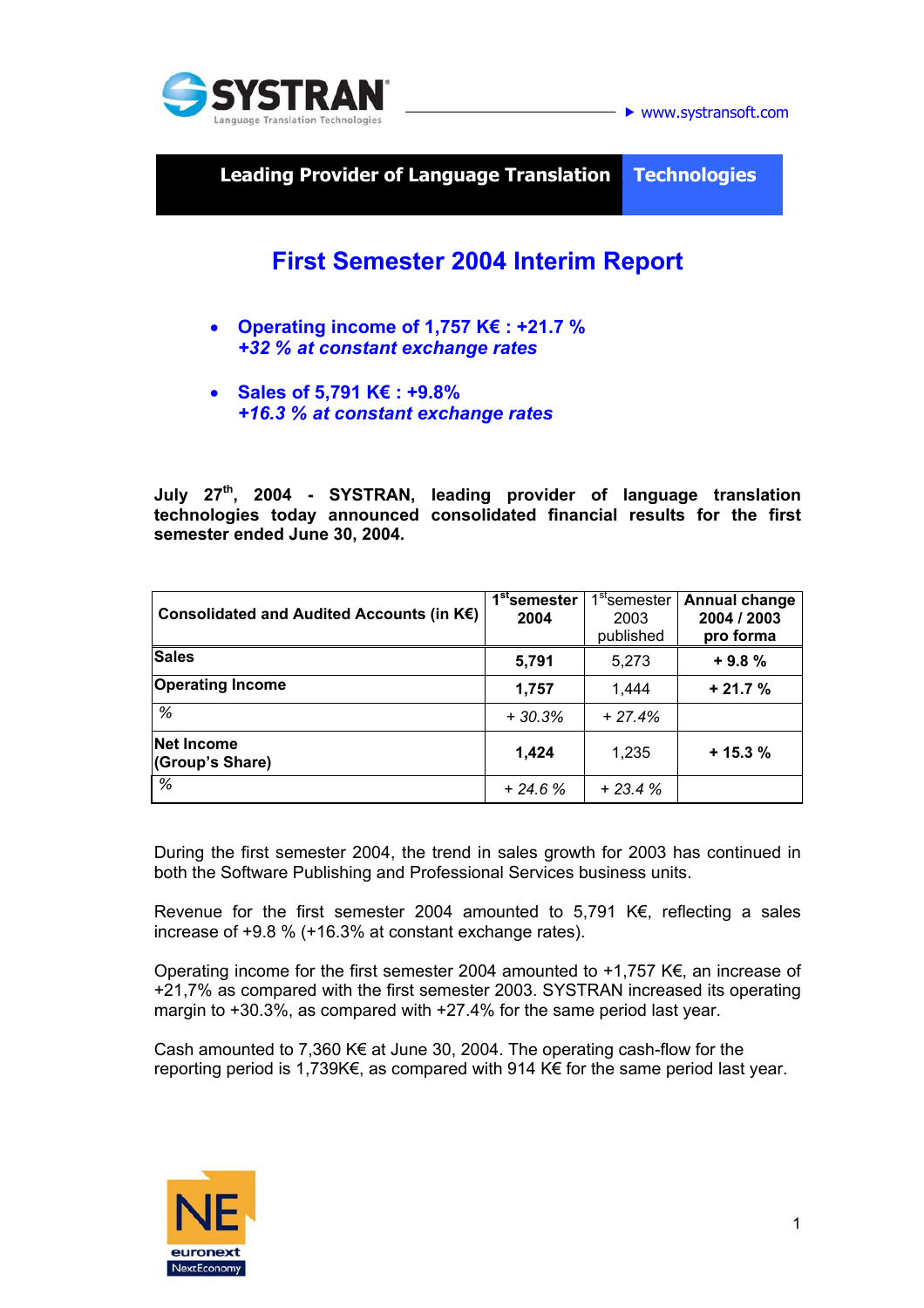## **New version 5.0 release**

In July SYSTRAN released its new version 5.0 for its family of desktop products. New and in-demand features include PDF documents translation, enhanced customization capabilities as well as one new product targeted for use by Microsoft® Office users called SYSTRAN Office Translator 5.0, and two new language pairs: Arabic into/from English and Swedish into/from English.

The new 5.0 release is expected to impact 3rd and 4th quarter software sales.

| <b>Consolidated and Audited</b><br>Accounts (in $K \in \Sigma$ ) | 1 <sup>st</sup><br>semester<br>2004 | %      | 1 <sup>st</sup><br>semester<br>2003 | ℅      | Annual<br>change<br>2004/2003 |
|------------------------------------------------------------------|-------------------------------------|--------|-------------------------------------|--------|-------------------------------|
| <b>Software Publishing</b>                                       | 2,634                               | 45.5%  | 2,591                               | 49.1%  | $+1.7%$                       |
| Home & Small Business (HSB)                                      | 255                                 | 4.4%   | 305                                 | 5.8%   | $-16.4%$                      |
| Corporate & Administrations                                      | 770                                 | 13.3%  | 986                                 | 18.7%  | $-21.9%$                      |
| <b>Resellers</b>                                                 | 1,055                               | 18.2%  | 686                                 | 13.0%  | $+53.8%$                      |
| <b>Online Sales</b>                                              | 554                                 | 9.6%   | 614                                 | 11.6%  | -9.8%                         |
| <b>Professional Services</b>                                     | 3,157                               | 54.5%  | 2,682                               | 50.9%  | $+17.7%$                      |
| Corporate & Administrations                                      | 2,151                               | 37.1%  | 1,694                               | 32.1%  | $+27.0%$                      |
| Co-funded                                                        | 1,006                               | 17.4%  | 988                                 | 18.7%  | +1.8%                         |
| <b>Consolidated sales</b>                                        | 5,791                               | 100.0% | 5,273                               | 100.0% | $+9.8%$                       |

## **Revenue analysis**

*Software Publishing* sales are stable at +1.7%, compared with the first semester 2003.

Earnings from the *Professional Services* business unit continue to expand as revenue increased by +17,7 %, as compared with the same reporting period last year. Positive results are due to existing contracts and new orders received from *Corporate* customers acquired during first semester of 2004.

#### *Corporate & Adminsitrations* **sales rose +9%**

Sales generated from *Corporate & Administrations, comprised of* Software licenses and Professional Services, increased by +9% to 2,920 K€, as compared with 2,680 K€ for the first semester 2003.

These positive results are due to a high renewal rate for both annual licenses and professional services contracts from existing customers.

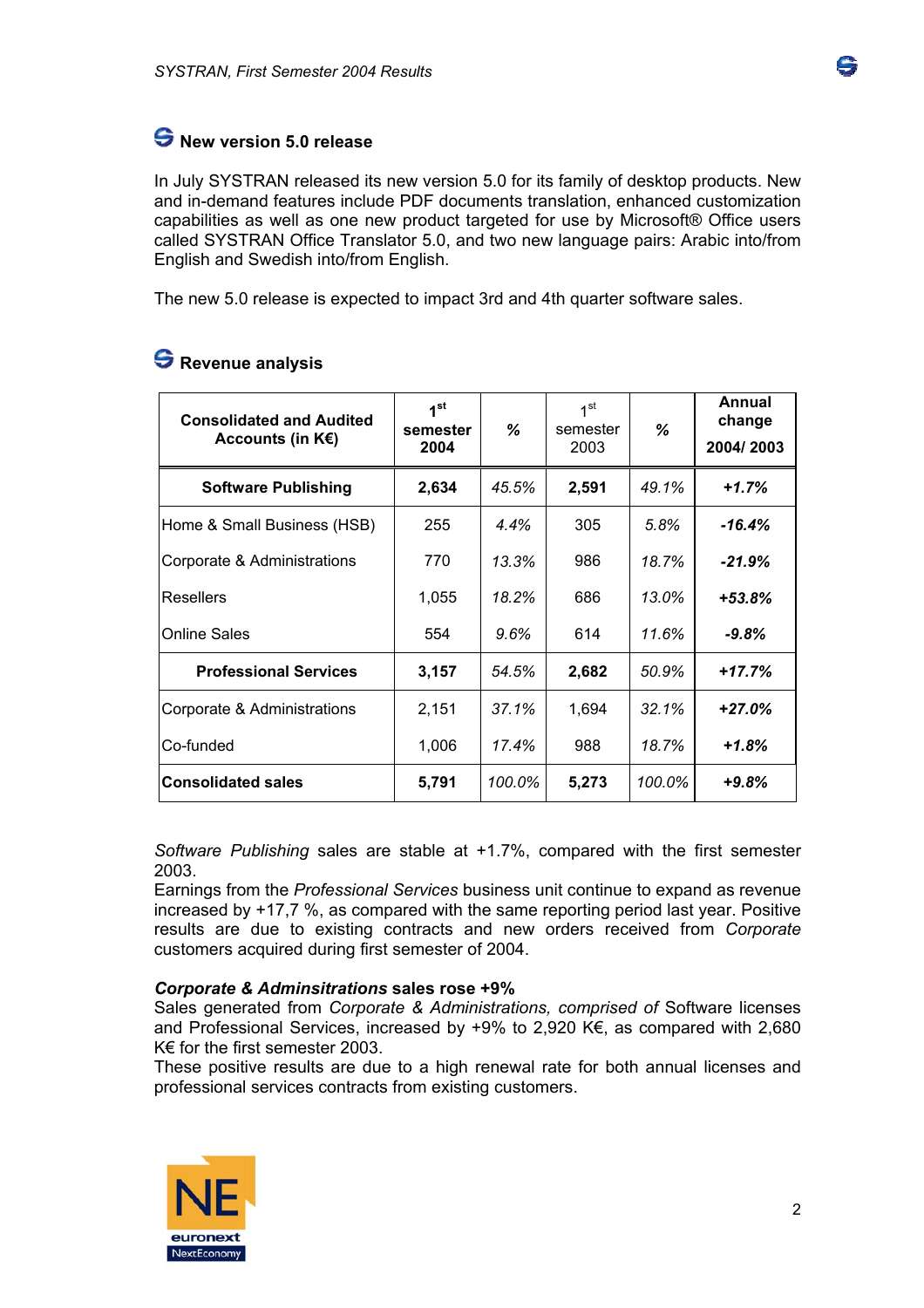

#### *Co-funded* **sales are firm**

*Co-funded* sales amounted to 1,006 K€ for the first semester 2004, as compared with 988 K€ for the first semester 2003.

### **Outlook**

The new version 5.0 release is expected to have a positive impact on the Software Publishing business unit during the 3rd and 4th quarters. In addition, we plan to launch new online stores, each available in a language other than English, in an effort to further extend the company's online sales reach.

The Professional Services business unit has a significant inventory of orders pending completion this year, as follows: 1,9 M€ for *Corporate & Administrations* customers, and 0,4 M€ for *Co-funded* contracts.

#### *About SYSTRAN*

SYSTRAN is the leading provider of the world's most scalable and modular translation software. SYSTRAN's expertise spans over 30 years of building customized machine translation solutions for large corporations, ISPs, governments and public administrations through open and robust architecture.

Its core technology powers translation solutions for the Intrenet, PCs and network infrastructures that facilitate communication in 40 language pairs and 20 specialized domains. SYSTRAN's technology is developed under Linux and runs on all Unix platforms, MacOS X and Microsoft Windows.

SYSTRAN is headquartered in France and has a subsidiary in California, USA.

SYSTRAN (Code ISIN FR0004109197, Bloomberg: SYST NM, Reuters: SYTN.LN) is listed on Euronext Paris, *Nouveau Marché*, and is member of Euronext's Next Economy segment.

#### *Contact*

Dimitris SABATAKAKIS, Chairman & CEO Téléphone: 33 (0)1 47 96 86 86 Fax: 33 (0)1 46 98 00 59 sabatakakis@systran.fr

Revenue for the third quarter 2004 ending on September 30, 2004 will be announced on October 27<sup>th</sup>, 2004.

This Press Release is available for download at : [http://www.systransoft.com/company/investors/financial\\_releases.html](http://www.systransoft.com/company/investors/financial_releases.html)